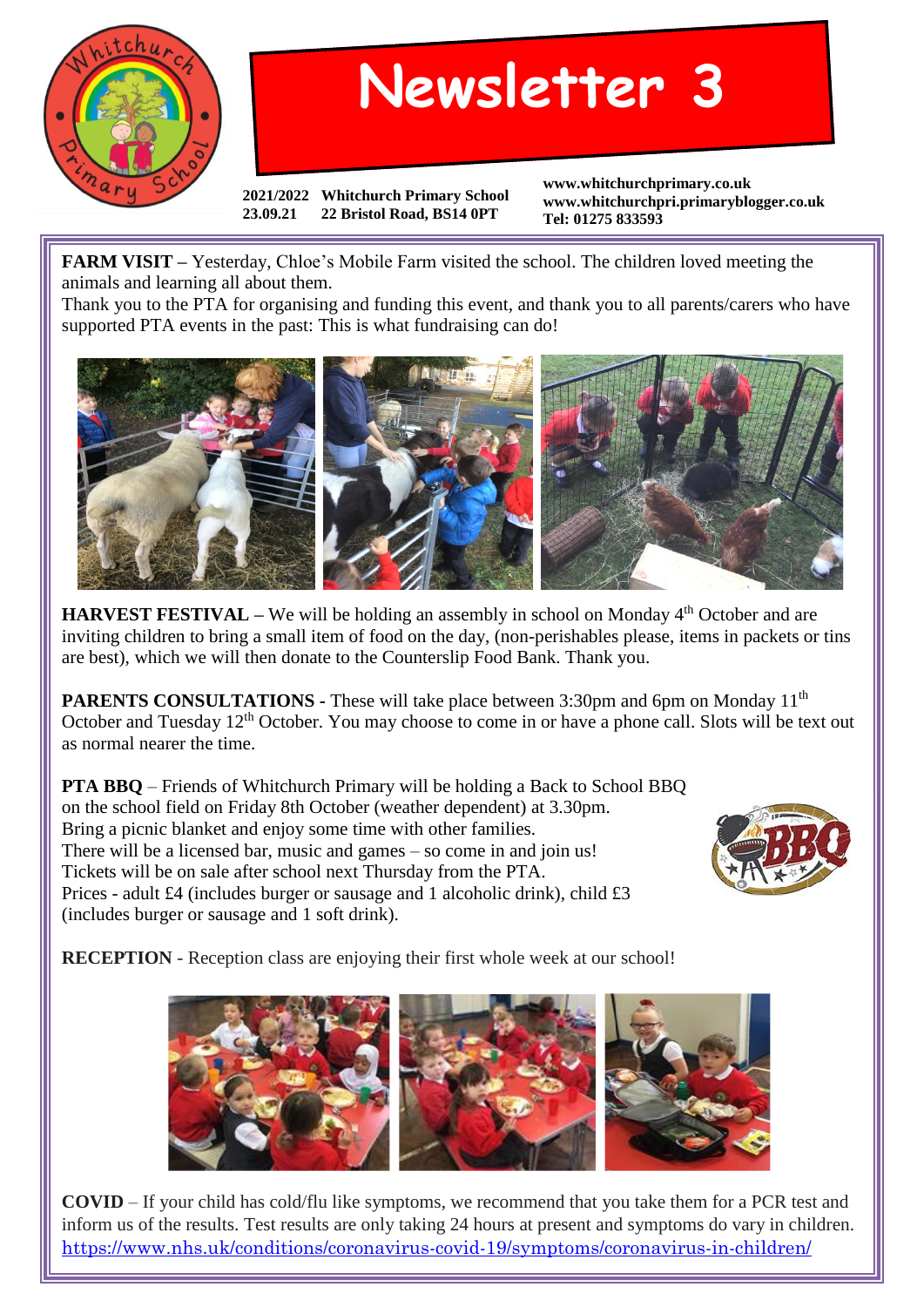**ATTENDANCE 2 -** We have not had a great start to the beginning of this academic year. As you can see we are well above national in terms of children not coming to school. Please be aware that if your child is off school without a valid medical reason, school staff time is taken up looking into the cause of absence, and attempting to remedy any issues. This time could be better used helping children to learn and enjoy their schooling. Please make sure your child is in school, on time, every day.

**YEAR 5** - As you are no doubt aware Miss Money has not been in school since the beginning of term. Miss Money has been suffering from lumbago and sciatica and as a result has been unable to come into school. This has been causing her a great deal of distress, as she was very much looking forward to working with the class. She sends her regards to the children and parents/carers of the class, and is hoping to make a speedy recovery and return!

**IN THE MEANTIME**… We welcome Mr Hughes to Year 5 and Whitchurch Primary School! Mr Hughes has joined us under a temporary arrangement in which he will work with Year 5 on a weekly basis until Miss Money returns. He has already made a sterling start with the children, and particularly enjoyed joining the children as they visited our farm yesterday! Welcome Mr Hughes!

**DATA COLLECTION FORMS** – Forms have been sent home in book bags this week. Please return your signed forms to the office. Thank you.

**OPEN DAYS FOR RECEPTION 2022** – Our open days for the new Reception intake next year are:

5 th October 2021 – 9.30am 9 th November 2021 – 2pm 3 rd December 2021 – 9.30am

**FRIENDS OF WHITCHURCH PRIMARY** - This term we are raising funds for new reading scheme books at school. We have lots planned including a parent bingo evening and spooky disco.

Whitchurch Primary PTA have been selected by Tesco Brislington to receive the proceeds of their book sale for the month of October. Please support this by donating any unwanted books to the bookshelf in store (Callington Road) during October.

Please also remember that the PTA receives a 0.5% commission on eligible purchases when you shop on Amazon. This can be used in conjunction with Amazon Prime. All you need to do is:

- 1. Go to [www.smile.amazon.co.uk](http://www.smile.amazon.co.uk/)
- 2. Enter your Amazon account details
- 3. Select Whitchurch Primary PTA as your chosen charity
- 4. Shop via smile.amazon.co.uk rather than the app







**Persistent Absence** 

**O** Percentage of pupils who miss 10% or more sessions.